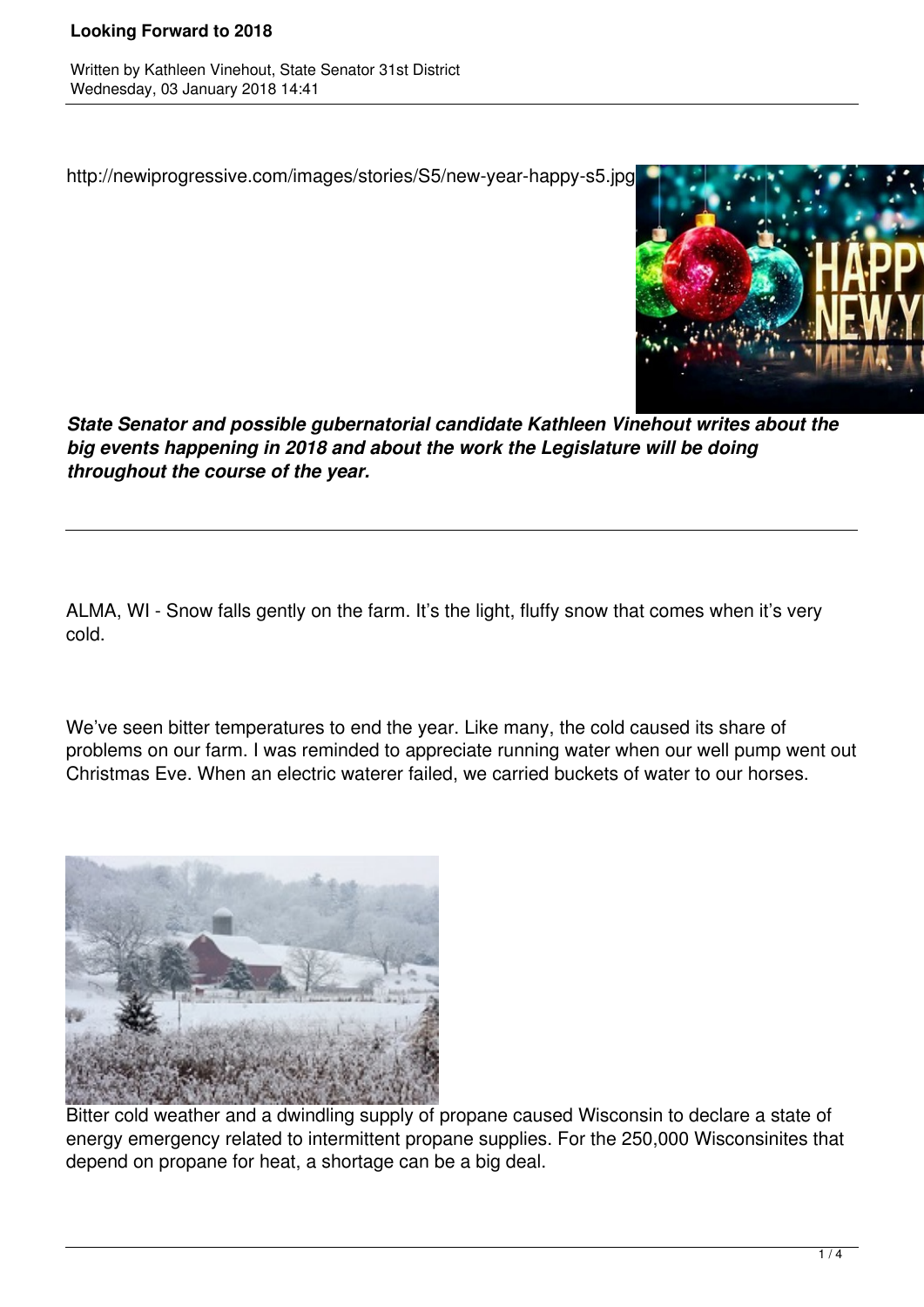Written by Kathleen Vinehout, State Senator 31st District Wednesday, 03 January 2018 14:41

After the relative calm of the Holiday Season, I expect the activities of the Legislature to heat up quickly in January. No one quite knows when will be the last day to pass a bill. This uncertainty is causing a great deal of urgency among lawmakers.

What causes the uncertainty is the tension and game playing between the Senate and Assembly Leaders. As usual, both leaders have bantered about when each body will adjourn for the campaign season. The banter somewhat resembles the school yard game of "chicken".

Members of the Legislature will soon meet the voters. Many lawmakers ponder their promises made but not-yet-kept. They work with staff to put the final touches on bills they hope to pass.

2018 will be the year of many campaigns. Special elections in January, a nonpartisan primary in February, a Supreme Court race, and local nonpartisan elections – including every county board member in the state – in April.



Candidates who want to run for partisan elected office will begin collecting nomination signatures in mid-April. Fun begins in June when all partisan races will be set. June 1st is the deadline for turning in signatures for all partisan races. August brings us two big partisan primaries: the GOP US Senate race and the Democratic gubernatorial primary. November 6th is the general election date.

Mid-March is likely the time both legislative chambers will have their final days to meet as the full Senate and Assembly. But this does not mean the work of the state is finished.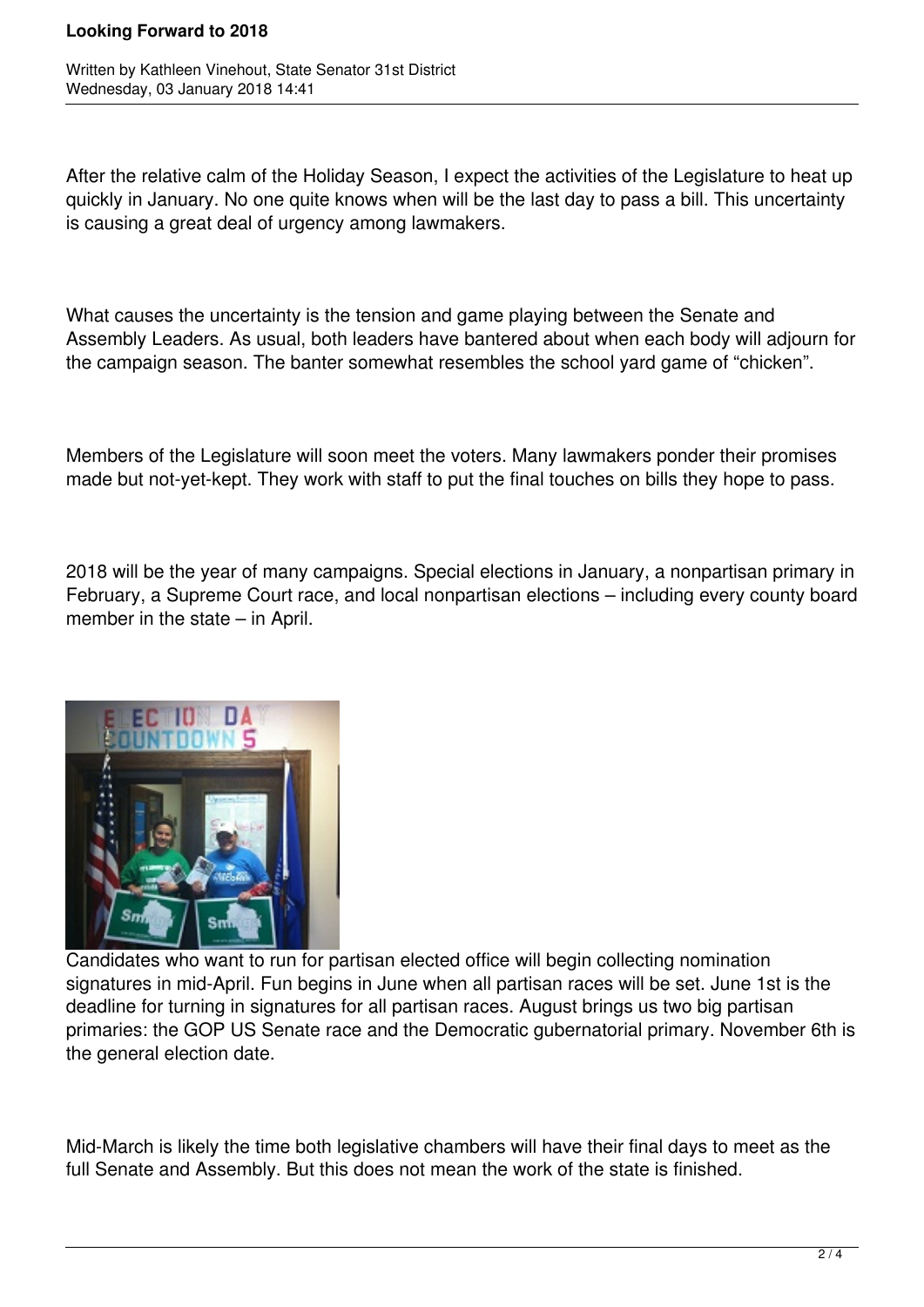Written by Kathleen Vinehout, State Senator 31st District Wednesday, 03 January 2018 14:41

The Finance and the Audit Committees meet all year, every year. Special "study committees" will be formed with members of the public adding their voices to help lawmakers address complex problems.

We will see new issues arise in the next few months. I expect to see at least some discussion of how to fix big problems. Woefully inadequate broadband, a broken system of school funding and the rising problems related to addiction, especially opioid abuse, are major problems many constituents want addressed.

Many Democrats, including myself, will continue to push for real changes to improve health care access and affordability. A great beginning is to create a state marketplace for health care – a bill I've written to give Wisconsin the flexibility we need to fix health care.



Also, on the agenda in 2018, is taking a good look at what's happening with our justice system. We have roughly double the number of people in prison compared to Minnesota. Even though we have a similar crime rate and similar population. Late in 2017, GOP leaders pushed through several bills to increase the minimum required penalties on some crimes and changed rules related to probation.

The bills would cost the state more and add to already overcrowded prisons. But leaders did not have any way to pay for the increased costs. Speaker Robin Vos (R-Rochester) recently told the Wheeler Report "we need to figure out, probably, a way to build a new state prison. … I think that is something we will probably do this spring, but probably putting either revenues or bonding into upgrading our prisons."